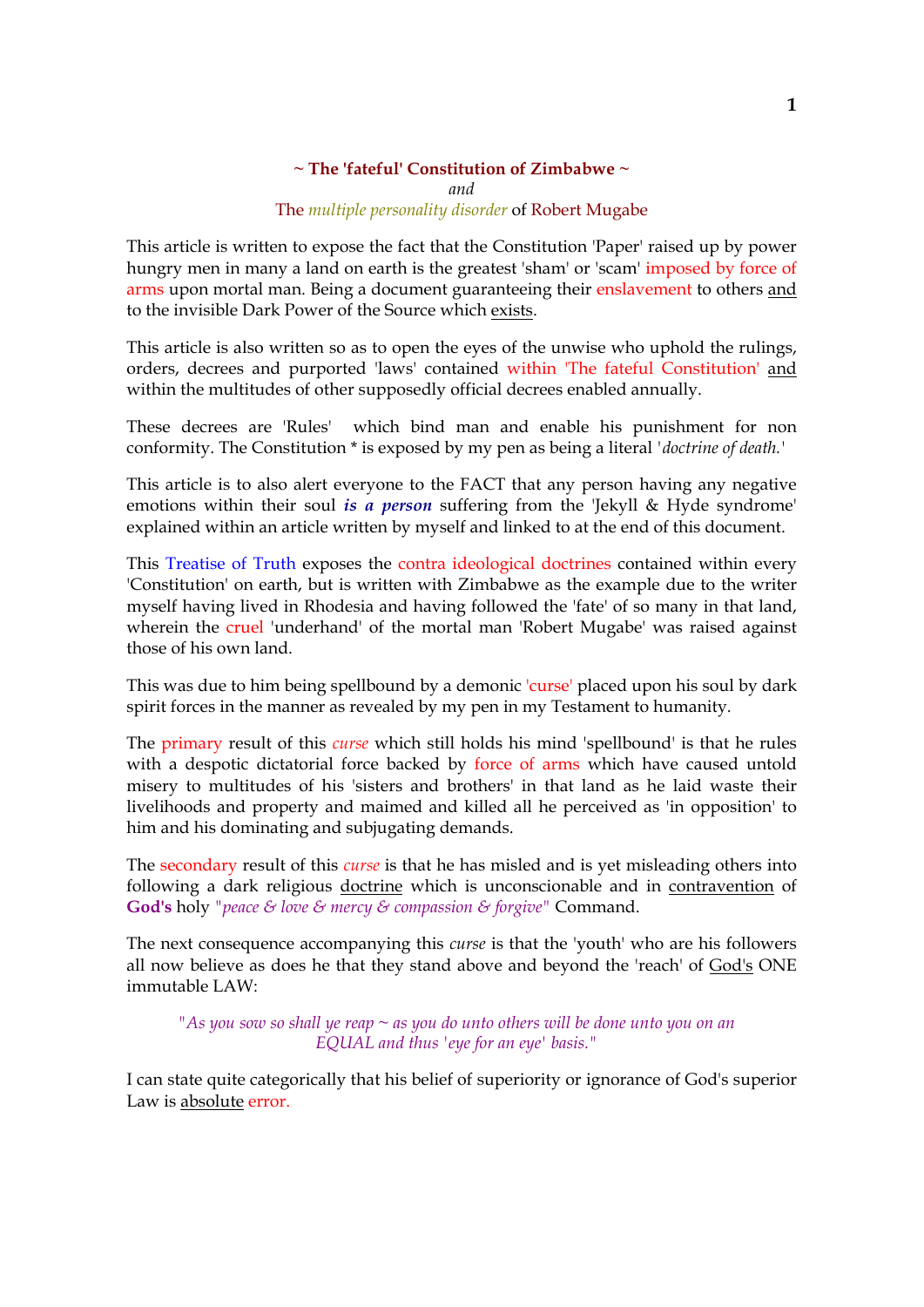A *doctrine* or 'belief' as contained within the Zimbabwe Constitution as well as those of other 'Western' nations is the *'Freedom of religion'* clause Section 4 which supposedly guarantees the liberty to live by ones conscience, belief or ideology and NOT be persecuted, enslaved, tortured or killed.

But also contained within said Constitution is another contra *doctrine* countermanding said freedoms, ref.: Sections 4.38 & 4.39 by 'limiting' your 'belief' in a so called 'justifiable' manner.

This actually means that The Constitutional document is a living *lie* which not only cannot protect you but is in fact the document which authorises your *subjugation and punishment* and *enslavement* unto ITS *proponents.*

## **Why or 'how so'?**

Because the wording within the Constitution is so 'loose or tight' as to simply overrule any freedoms or rights clauses, and anyone living as an *absolute pacifist* and doing their best to live in *peace* as commanded by THE CREATOR is terrorised and subjugated by Mugabe's gun toting forces and misled members of the public.

This Treatise exposes the very 'grave' spiritual danger to all involved who condone, support, fund by taxes or vote for any man or Constitutional Authority. Why? Because they become complicit to all *iniquity* carried out in their name and on their behalf by those empowered by said Constitution OR head 'honcho' and, - - -

Foolish indeed are those who through ignorance 'deed' away their material and spiritual freedoms TO any person OR piece of 'white' paper which legitimises their enslavement TO the dictates of other deluded or ignorant mortal men posing as a 'legitimate' Authority.

## **I say that GOD is THE Authority, not mortal man.**

My PRIMARY reason for writing this Treatise for God is to break the 'spell' binding man to the dictates of other mortals as well as opening the eyes of the unwise, such as Mugabe and all worldly politicians and their armed forces, to the point where they can begin to see the 'SPEAR' they have invoked which is coming their way as they ahead are forced to suffer and PAY for every drop of BLOOD which they so arrogantly and foolishly spilt.

Yes, this agony is to continue on and on and ON in the underworld forever unless the individual can break the spell of **'V'** for *vendetta* and merciless retribution which is wielded through their minds by invisible demonic forces who control their psyche from afar.

Brother 'Robert Mugabe,' your intelligence (your mind) is in fact controlled by *unforgiving* and *merciless* spirit people living in far distant lands, and ONLY I have the POWER to 'dispel' the *spell* blinding and binding YOU and others of your ilk, who perceive themselves as the 'elite' wearing silk.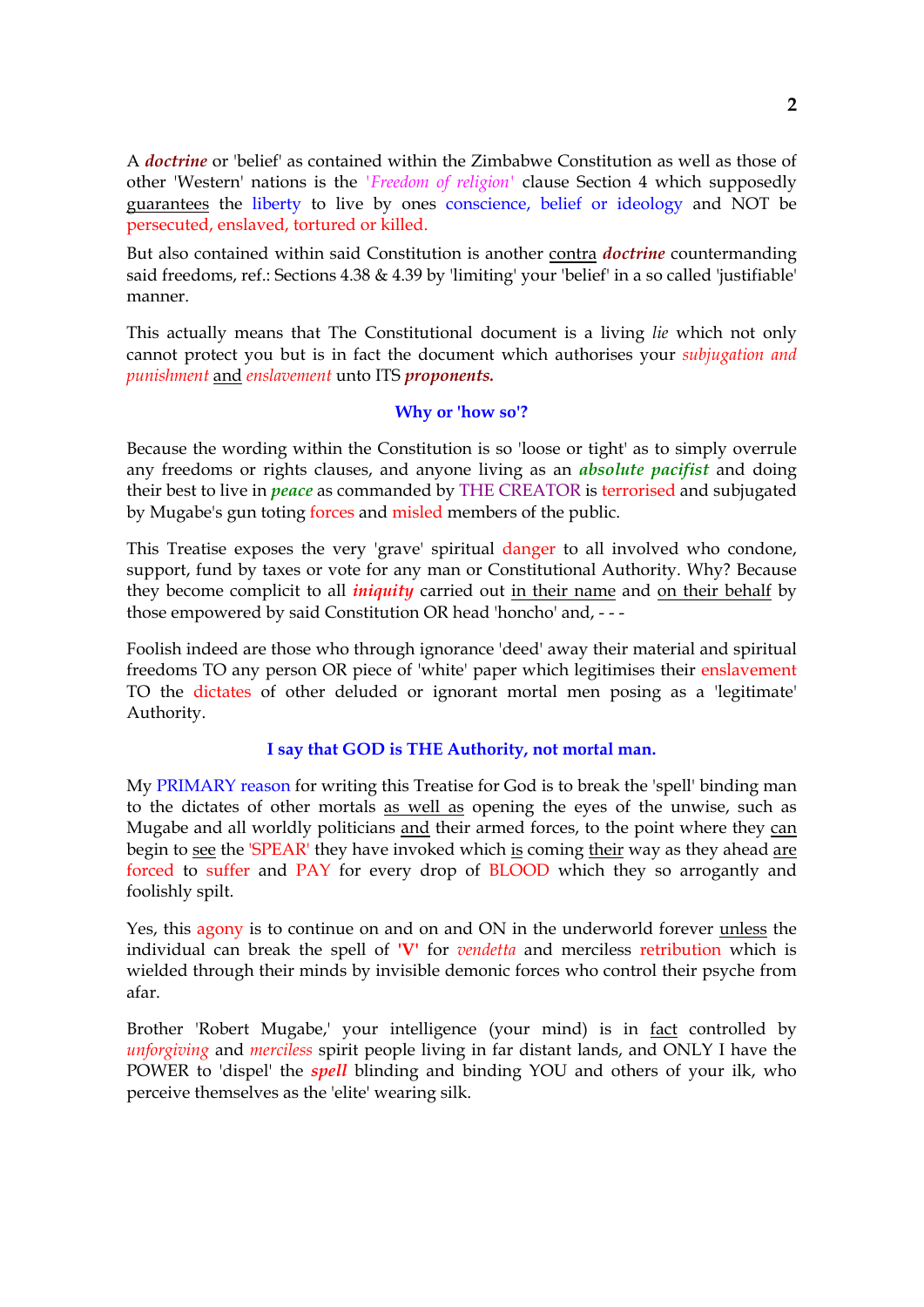Beware, for the time left for you on earth is short indeed and unless you READ what is said to YOU by our God through me, you will ahead BURN in liquid fire for an eternity 'brother.' So please let me assist you to amend your ways before your last day here.

## **The Dark forceful power of God**

The 'fruit' of the Tree of evil (knowledge thereof)

There is an invisible POWER in every land which mortal man neither sees nor understands. It is the dark and forceful underhand *energy* of God which pervades every land (realm) upon which 'sinful' man did or yet does 'plod' which exist outside of the pure Light of Heaven.

It is the powerful dark emotional energy comprised of vanity, pride, greed, vindictiveness, criticism, jealousy, hatred, anger, fear etc., which JUSTIFY man into being IT in action in the individual's interaction with others whom IT 'deems' as unworthy in some way and in need of ITS 'correction.'

It is that which enables the punitive aspect of God (Itself) to RULE as IT metes out ITS/God's Law of merciless retribution upon all who daily continue to defy HIM (God) and His Command of *"Peace & love & mercy & forgive"* etc.

This invisible POWER is invoked by men who are vain and proud with voices loud who hold God's Command in disdain, for they seek to be as God. As said, they are vain and they are seduced by feelings of absolute power enabled by demonic 'witch doctors' from long ago who silently 'sow' their evil spells TELEPATHICALLY within the minds of the unwary of this world.

All unwary souls of mortal man or spirit people who fell below ARE used to dominate and control and subjugate and harm others by the 'spell-binding' thoughts emanating from the SNAKE, being the 'hypnotic' spellbinding thoughts of the *Serpent* who RULES the invisible world (Hell) and HE the dark punitive force of the Source (God) is selfempowered to DECEIVE and make all His followers eternally grieve.

## **"WHO are His followers"?**

They are those many warmongers such as Caesar, Hitler, Attila the Hun, Mussolini AND Zimbabwe's 'Lodzi' who ruled using force of arms and fell into the PIT of oblivion, as did and yet do millions of others who fell/fall from *'grace,'* being everyone who defies their God as does Mugabe today.

Yes, multitudes defy their God as they interfere in the lives of everyone and dictate, injure, steal or tax, impoverish and destroy others. All have minds 'Under siege' to THE DARK which justifies their iniquity for the sole purpose of dragging THEM down into ITS hellish space as IT uses them to be ITS retributive arm.

#### "HOW is this accomplished"?

It is accomplished TELEPATHICALLY as the Serpent via the mind of mortal men invokes a document which appears to give IT authenticity and 'validity,' as ITS wording promises freedoms, support, protection and much more but, - - - IT also gives ITSELF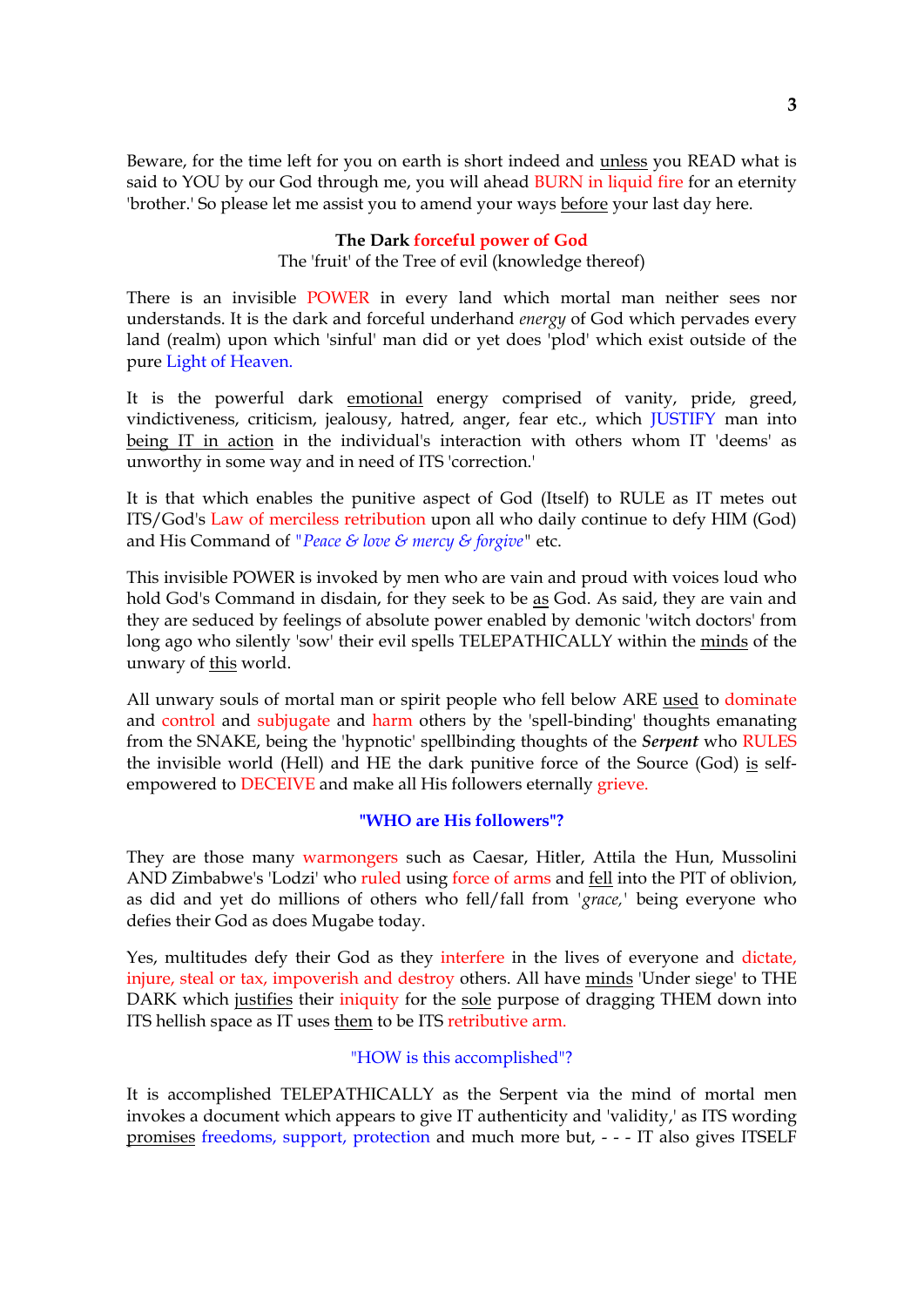(Its texts) the RIGHT and power to RULE you and all AND the RIGHT to use force of arms to govern you in defiance of God. \*

**Note**: defiance of God. \* - It is forbidden by God for any of His children to use His forceful dark energy in their interaction with others.

The apparent 'legitimacy' of this document is so 'brilliant' that IT also appears or is assumed to be able to even nullify or abrogate the LAW of GOD of all persons supporting or funding or implementing ITS 'unholy' decrees.

The 'paper' is so 'brilliantly' worded that IT appears to be beyond 'reproach' and ITS officials and serving officers are by ITS words permitted to do 'terrible' things to you and you and YOU and as said, there is the assumption that during ones 'duty' to the State, the individual is given IMMUNITY from God's 'eye for an eye' Law by the Constitutional document. This is ERROR of belief.

To put it bluntly, as the Constitutional DOCUMENT 'permits' iniquity and in FACT forces ITS operatives to live by a conflicting code of conduct to that Commanded by God, that it IS a 'fateful' document leading humanity to the Abyss as did the 'Pied piper' lead his followers astray.

As said, the Constitution document 'paper' is what legitimises absolute DOMINATION of everyone which ITS 'mercenary forces' \* control within their allotted 'precincts.'

**Note**: Mercenary forces \* - Being any person being paid '30 pieces of silver' to defy God and go forth over the land interfering, subjugating, injuring, punishing or killing other children of God.

Mercenary forces \* - Extends to any 'Chief or sub Chief' living in a village who demands a 'payment' from his 'subjects' as an annual 'Mafiosi' tax fee to protect them from his 'wrath' which they would incur if they refuse to meet his 'taxing' demands.

The Constitutional document is so 'brilliant' and apparently 'democratic' that the forces men upholding ITS decrees go forth WILLINGLY believing it to be an honourable duty in doing ITS 'bidding.'

Those 'living' as Mugabe AND all the other Kings, Queens, Emperors etc., are truly 'spellbound' by the incredible 'god like' POWER bequeathed unto them by the SERPENT via the 'fateful' Constitution IT raised UP telepathically via the VAIN in every land.

#### **The Constitution enables THE LAW OF THE BEAST:**

"Do what thou wilt is the whole of the law." "For I 'THE BEAST am THE LAW" "Those who 'work' for ME to subjugate or brutalise their enemies will rest in peace in heaven as I grant them IMMUNITY"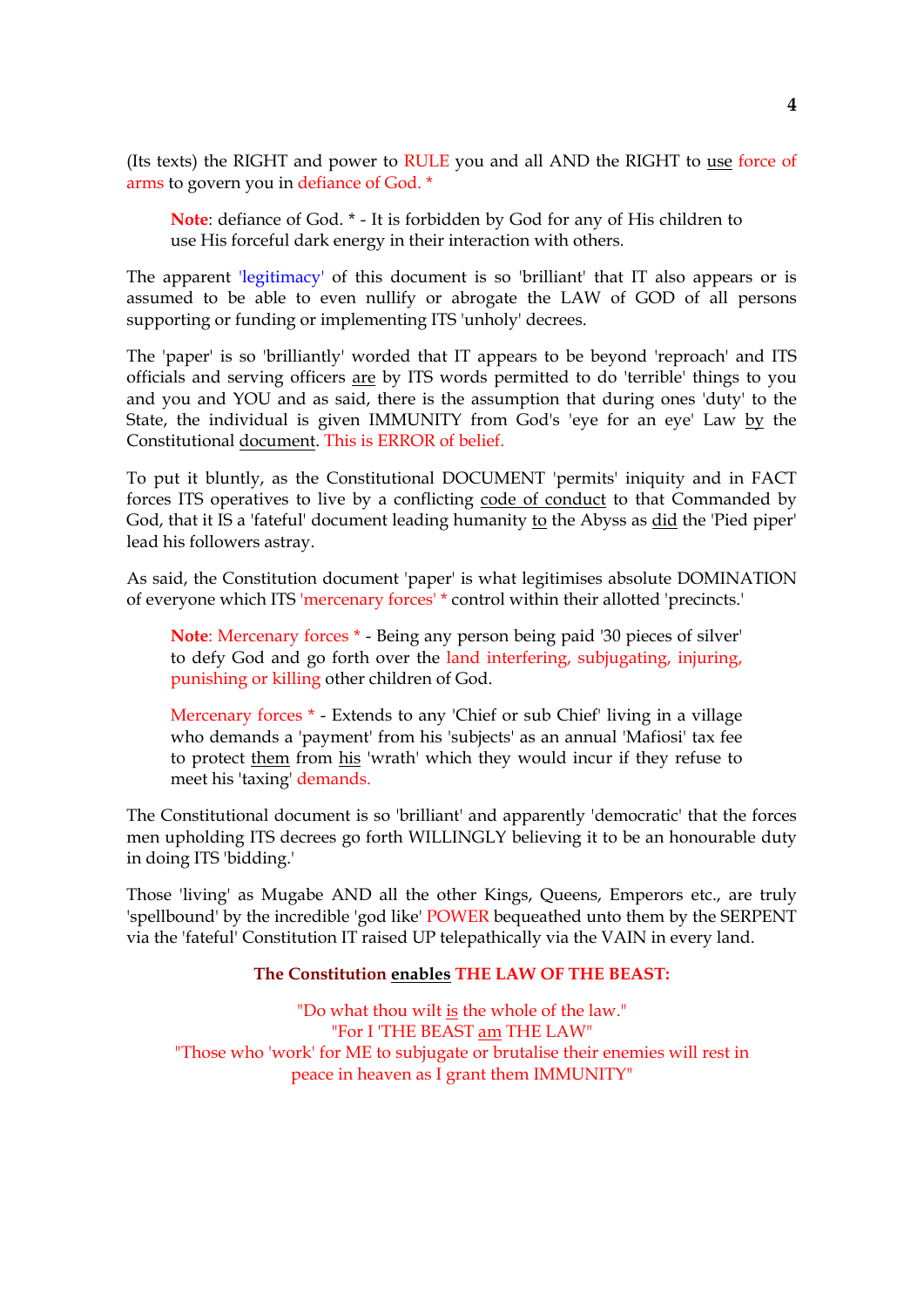## **Why did IT so STATE?**

So that IT could 'drink the blood' of sinners endlessly without mortals even being aware of what was taking place SPIRITUALLY. Being that as they used ITS dark energy in their interaction with others, that said ENERGY contaminated their souls more and more thus 'guaranteeing' their 'fall' from grace and they also accrue a very painful spiritual due within ITS 'eye for an eye' LAW.

None are 'aware' that THE SERPENT is the ultimate *DECEIVER & LIAR***,** and that every person upholding or supporting or funding said 'organisation' is defiant of their God and unknowingly placing themselves within the punitive aspect of God's LAW and thus enabling the Serpent to control and injure them more and more as IT is the retributive 'arm' of God.

Why is it that I use 'Robert Mugabe' the mortal man of 'statehood' of Zimbabwe as my focal point today? Because he is the African 'Spear' who had a spell placed over his mind a very long time ago by an invisible 'sorcerer' abiding in the UNDERWORLD who is SEEN by me, but who has NO NAME and only I have the POWER to 'dis-spell' the *spell* binding 'Robert' or any other vain or arrogant or ignorant mortal.

So, - - - it is MY intent to get him (Robert) to 'awaken' and see that the 'sorcerer' used him to destroy his 'own' Nation as he and his savage 'cohorts' caused untold misery and destruction and injury upon his 'own' people who he had 'sworn' to PROTECT according to THE LAW.

Only a 'cursed' or insane man would or could so DO say I the messenger of the MOST HIGH, and at all times HE Robert strutted around vainly as a 'peacock' playing 'god' and, - - - *justifying* in his mind all his 'murderous' misdeeds was the *spell* woven by the satanic sorcerer.

This 'spell' is so powerful that Its 'curse' also contaminates the minds and souls of all his officials and serving officers who also 'blindly' do ITS bidding as they ride ITS 'wave like' crest seeing NOT that IT soon will 'break' and 'crash' sucking them ALL into ITS Dark and terrifying fold.

Only the power of **Light** and ITS *enlightenment* flowing through my pen has the capacity to dispel the 'myths' that bind the minds of egotistical mortals who see not that they are NOT God.

Our God is now to 'delouse' legislators and 'heads' of any ruling 'house' of man who will all now stumble and crumble as abject FEAR is felt within them. The fear is a part of the SIN in mortal men who forgot God's GREATER PLAN. The plan for eternal *beauty, wonderment, joy, happiness, freedom, love and happiness* which ONLY exists in His *'heavenly paradise,'* a place only attained by the PURE OF HEART.

My Treatise of Truth is not a 'revolt' against the beliefs or 'ways' of man, it is a *sublime revelation* to uplift the consciousness of all mankind, and to any seeking to TAX you saying: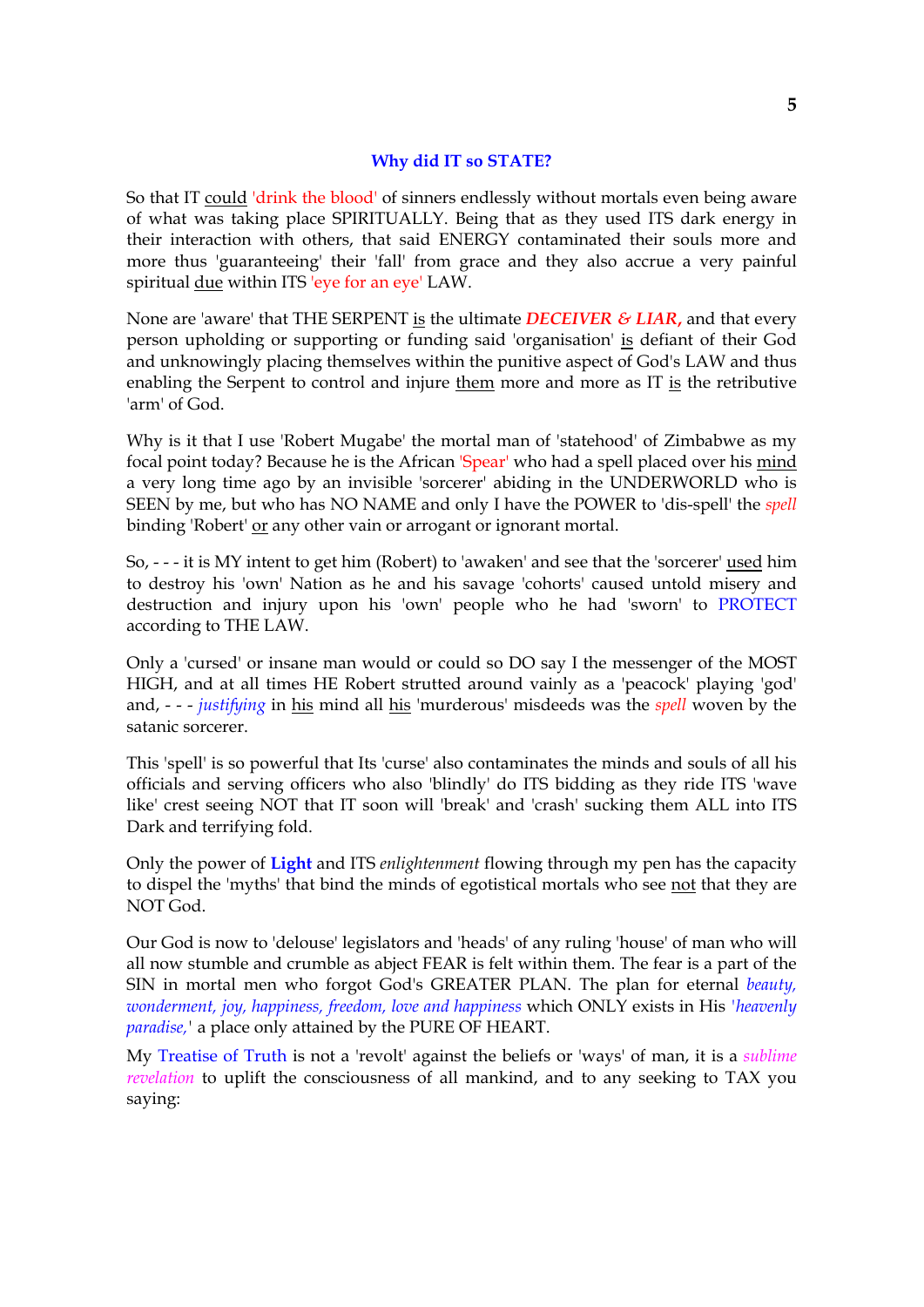"I am ordering you to pay my government fiscal demands and if you do not then I will reprimand you and punish you and possibly evict you or banish you from society."

You respond 'bravely' saying:

"NO my brother, I cannot fund the extortionist and controlling ways of your institutional officers and neither can I fund their interference in the lives of our sisters and brothers and neither can I support your injurious warring ways.

NO, my brother, for I do not believe in causing harm or loss or deprivation of liberty, nor do I seek the 'protection' of your armed men for I am a man of peace and ONLY rely on God.

So please now AMEND YOUR WAYS and IF you wish to 'crucify' me then remember, - - - you will be also crucifying your own self for God's Law IS immutable and, - - -

I can only fund benign community effort directly and only pay for the services which I need or wish to support as a free giving contribution to others.

Please amend your ways today for God's messenger is here and the gates of Heaven OR the 'pits of Hell' are VERY NEAR."

I add for you the reader: You are beholden to NO mortal man, only to God and your own soul.

Men of every land with their 'ordering' words issued either verbally OR via their directives raised up as legislation are in fact forcing people (through fear of retribution) to live in contravention of God's Command.

As all can now see, there are men who actually believe that a piece of 'white' paper enshrined by themselves or others as being The Sovereign Authority to be obeyed, can in some way replace GOD as THE SOVEREIGN AUTHORITY to be OBEYED.

This is foolishness or ignorance or arrogance indeed, for it falsely empowers legislators, enforcers and the judiciary to believe what they are doing is RIGHT, seeing NOT that they are walking in the DARK and daily accruing a very painful karmic debt indeed.

God said: *"Judge not lest ye be so judged by ME"*

Evil flourishes when 'good' men take up arms to oppose evil. Seeing not that in so doing, they are the evil (dark energy) in action against the other and themselves defiant of God and placing themselves within the 'eye for an eye' punitive aspect of God's Law.

It is the time to understand that 'evil' or dictatorial men must not be confronted, vanquished or forcefully removed or destroyed. Their demands must simply be ignored and the enlightened must simply try and educate them and help them to see reason.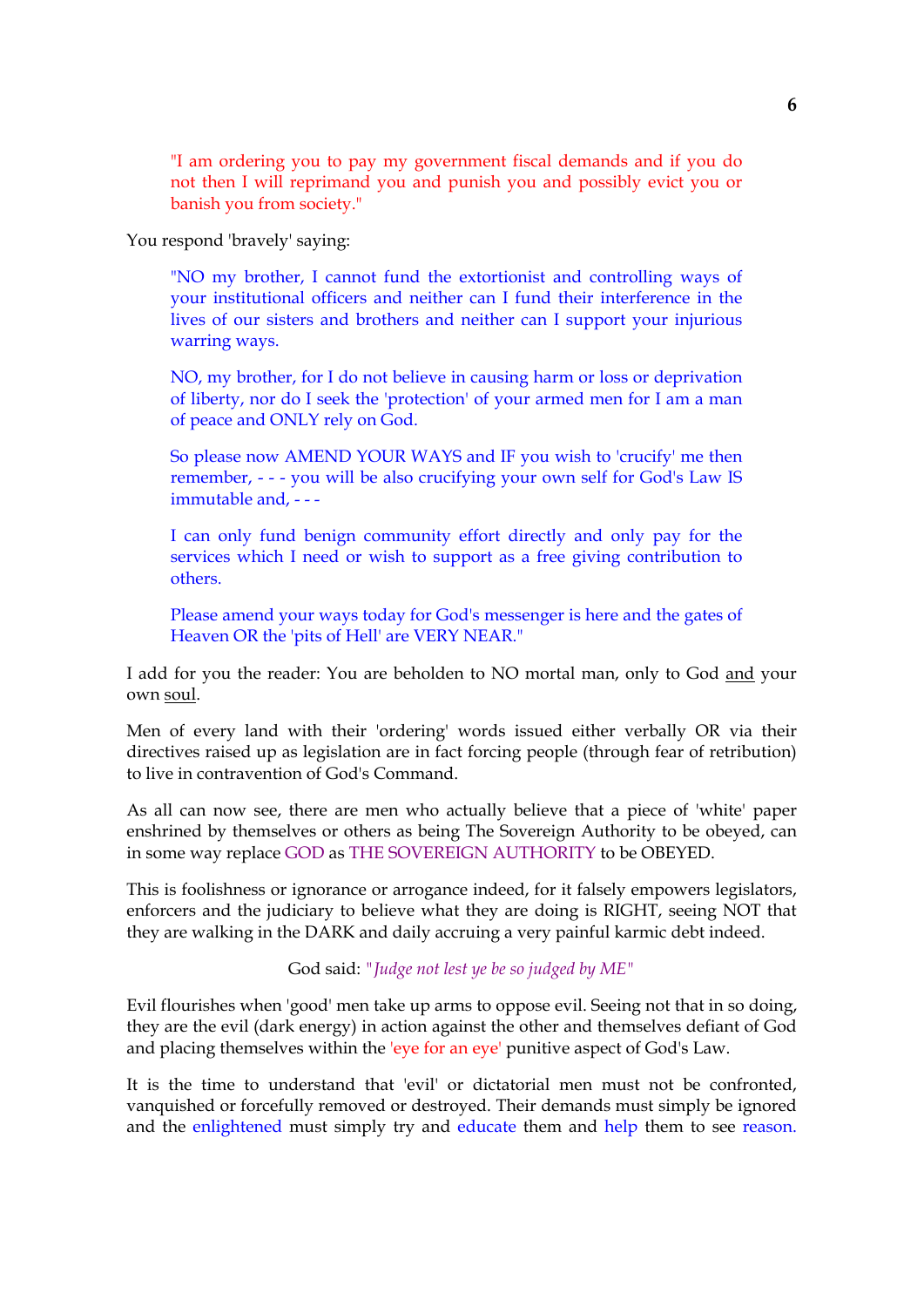Failing this, then simply leave then to GOD, as YOU go your way in *peace* and forgive them their trespasses against you.

I have said much, but in order to assist in the reprogramming of your mind I will repeat and say more.

The 'whole' purpose of someone deciding to elevate a document and naming IT and ITS content as being "The Authority" to be obeyed, simply means, that they will use said document as their 'instrument' to dominate and RULE and ENSLAVE and extort endless TAXES - fees - duty - licences - fines etc., from your purse. (Mafiosi EXTORTION backed by threat, coercion and force of arms)

To say or imply that as they gave you the right to vote for a man as leader that your involvement is democratic and you will live in freedom is an absolute LIE, for in FACT the Constitutional document in their minds (the officers of state) is legitimising your subservience to their every wish and whim.

The spiritual FACT is that the REAL ordering voice backing every dictatorial command or Constitution is the *Dark Sovereign Power* (God) the Source using the minds of the VAIN and arrogant to 'bind' every sinner and keep them living in a manner contrary to the precepts of the command of the Sovereign LIGHT because*; "Everyone who defied God IN THE FIRST INSTANCE does NOT deserve to breathe, eat food, drink water or LIVE."* (Says our God on high)

It is thus that as the individual uses God's dark energy essence the individual sees NOT that their Creator becomes their 'enemy' AND their destroyer and truly, anyone who FAILS to comprehend what I give to humanity from THE LIGHT will most certainly 'Die in their sin' in the manner revealed by my pen.

I now return to 'Mugabe,' for there are other despots like him who also state that they 'live' according to their 'Constitutional law' but in fact their 'spell-bound' minds simply keep them 'listening' to the whisperings of the *Serpent*, being ITS thoughts which they are mentally and emotionally FORCED to OBEY and, - - -

They as Mugabe send forth their 'troops' to do their personal bidding. Yes, Mugabe's 'curse' is so strong that his God given 'conscience' is simply set aside so to speak, and thus 'voided' by the powerful JUSTIFICATION of the Dark ENERGY flowing though his veins and heart.

Truly, these unconscionable 'infidel' NON-believers in peace & love & mercy need every ounce of our **COMPASSION,** for their trials and tribulations already accrued are soon to commence in the DARK wastelands of agonising torture and travail below.

If YOU do NOT 'wish' to follow them to that place of disgrace and NO name, then you had better 'believe' ME the only ONE who into every invisible realm can SEE.

It is NOT your professed religion or belief that takes your spirit UP or DOWN, it is simply a matter of the energetic VIBRATION of your INNER ENERGY.

The more DARK energy (sin) you drew in (draw in) due to any negative or injurious interaction with others, the more you 'cloud' your inner LIGHT, and the DARK energy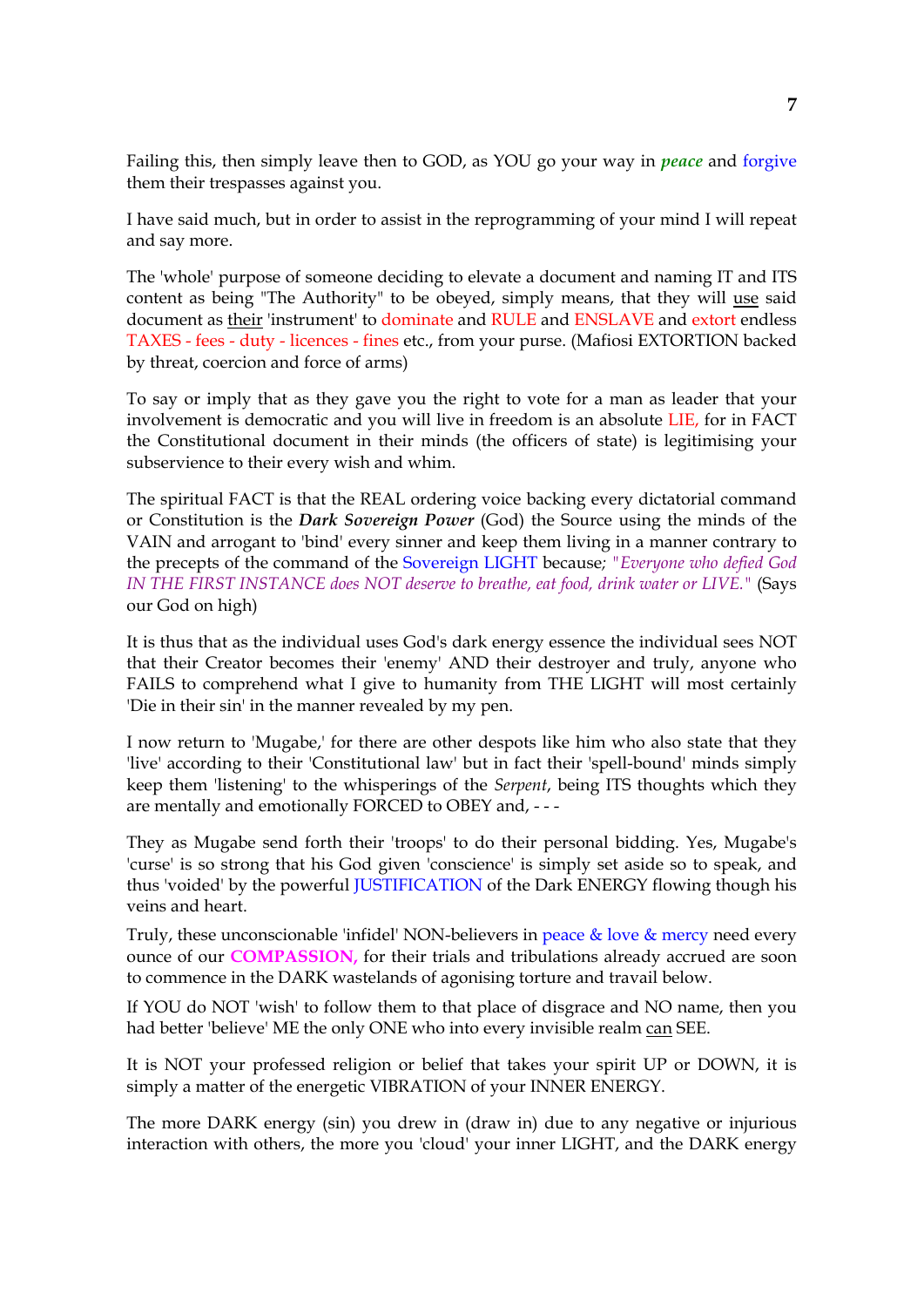you use grows within as a 'cancer' and coarsens your energy vibration and is what takes you IRRESISTIBLY to the level of consciousness of THE ENERGY. No person can resist the PULL of their inner energy for IT is God's energy and IT is in control, NOT you.

You ONLY enter the pure **Light** when your soul is free of every speck of dark energy. (Negative emotions) you ONLY become free of dark inner energy when you OBEY God's words through ME. (*Absolute pacifism - turn the other cheek - go as a lamb to the slaughter - NON-retaliation in the face of adversity)* AND, in order to do that 'bidding' you will need a strong MIND free of any 'curse.')

The 'spell' binding 'brother' Robert is also a curse placed upon the soul of every ignorant mortal to a lesser or greater degree, for ALL now believe in their 'right' to defy God and make others grieve and not have to pay the 'blood price' within God's Supreme Law.

Woe and more woe is now to descend upon ALL mortals as insanity erupts VIA the sin in man, (negative emotions) and the Serpent metes out divine retribution through the mind and hand of the vain, arrogant and ignorant who THEN will fail their final test and fall and literally 'die in their sin,' and BE forgotten for an eternity.

## **The Power and VOICE behind my pen states;**

*"NEVER abuse any of MY children as along you daily stroll and NEVER pay others to protect you, for in so doing they are causing pain to MY children ON YOUR BEHALF."*

As every Constitution HAS a 'doctrine' it follows that of itself IT is the 'basis of & base' RULES of a religious 'Order.' For its officials (high priests) have the belief in ITS 'superiority' over ALL else.

As the rules (commandments) invoked by legislation are controlling and punitive, it follows that the IDEOLOGY is in contravention of the Command of GOD:

*"Peace, love, mercy, compassion and forgive thine enemy"* etc., and, - - -

Although all its adherents ARE entitled to defy or deny or ignore said Command of God, they can NEVER revoke nor nullify the Supreme Law of God:

*"As you sow so shall ye reap on an equal and thus 'eye for an eye' basis."*

It follows that all the suffering, control, extortion, punishment, injury, destruction of property, killing, restriction of free movement etc., meted out IN THE NAME OF THE RELIGION (Government institution Constitution) must BE suffered by ITS 'followers' within the immutable Law of God. The fulfilment of said LAW is NOW to be IMPOSED upon humanity in the manner revealed by my pen on my main web pages.

IT needs to be clearly understood, that everyone has accrued 'some' debts to God, and THE DARK ENERGY used knows EXACTLY what 'each' needs to receive at the hands of the merciless IN ORDER for It (the energy) to balance ITS 'Scales of Justice' and in so doing, set YOU *free* so that you then can move forwards and upwards to the **Light.**

No Religion nor Constitution nor doctrine voids God's Command nor God's LAW.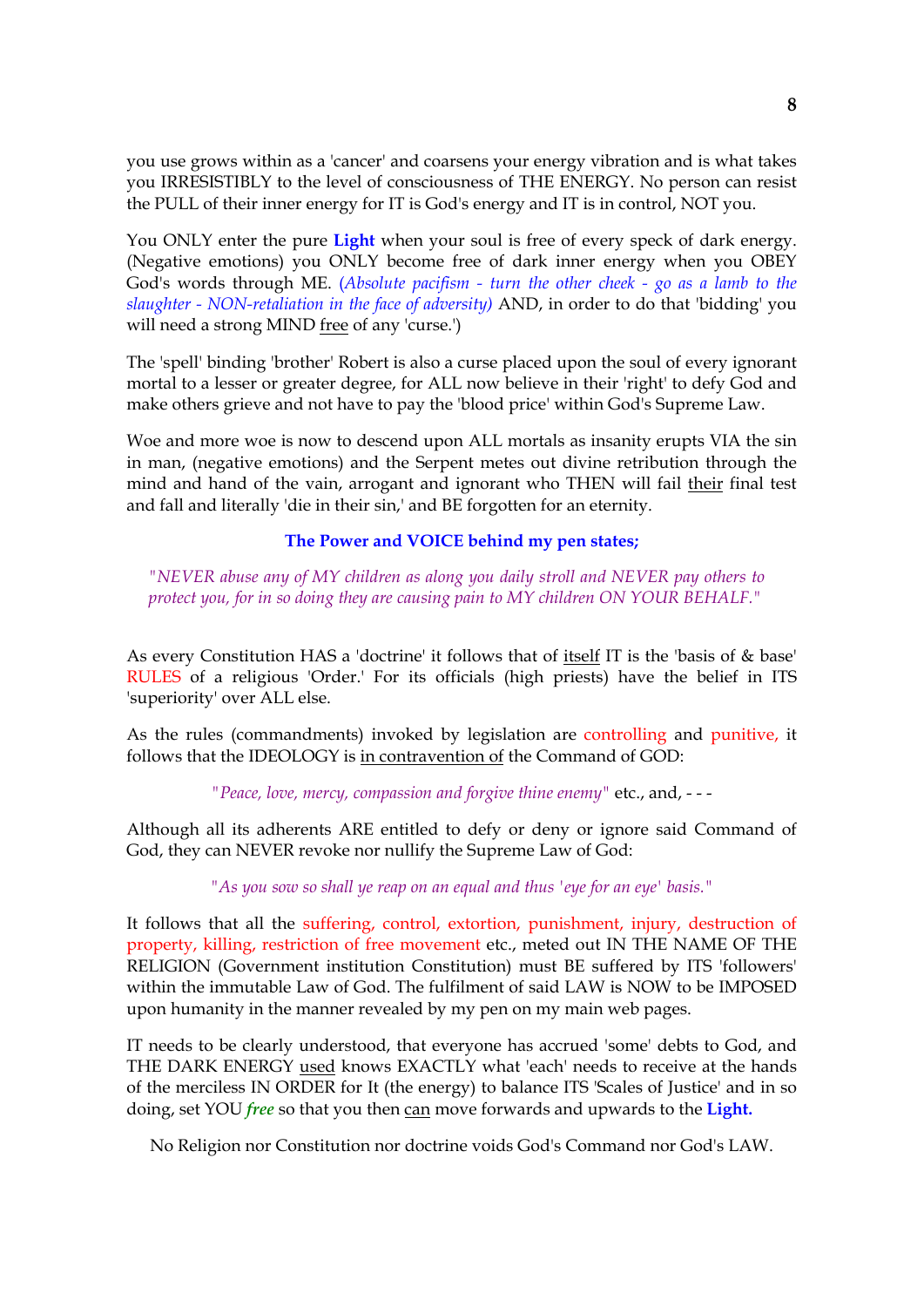God's Constitution (Page 213 Book 1 of 9 - The Testament of Truth) states;

## **~ God's Constitution ~**

Every earthly Constitution is "unwise," they all 'deny' our God of the skies who says :

"The only "safe" Constitution is MY WAY, that of :

Being loving each day.

It is up to no man to decide how any other will on earth stride. It is for no man to say: *'I am elected democratically, thus heed my say.'* Every politician or 'blue blooded' king is a megalomaniac dictator who will 'sting' their enemies over the sea if they 'think' that they 'overpowered' may be.

Children, I your God do speak. Your 'personal' freedom must you all seek, and you only attain it one way as said, by being 'loving'\* in every way.

In whatever country you live you must be respectful to all and 'GIVE' of what you have to others each day.

IT is MY Constitutional way. Any of you who try to IT avoid for sure now all fall into the VOID, for in the 'guise' of 'the majority' you did one elect and his controlling 'rules' did say : *"All must do it our way, or you'll reflect upon what to you we'll do if to our command you follow not through,"* and that control over you is negative and enslaving*.*

Try and now see your way clear and to My fresh WORDS draw personally near.

You 'may' people elect but not to you control or protect, only to assist the disbursement of funds you freely give so that others 'elsewhere' can happier live.

Other than this, each goes their OWN way, doing what they are inspired to by ME each day, and whatever any other does do, you personally just be - respectful, kind and true."

"Any who heed not My call to be loving will die."

That is the message from your Creator up high.

Added NOTE; The dark energy essence of the Source (God) exists and is simply what it IS. A powerful force which God forbids man to use because God created man to BE a living DELIGHT in his sight, and God knows that IF anyone is so arrogant as to defy Him and use His DARK energy that its 'web' will entrap them forever.

This has been the 'case' to date, and ONLY now does God give mankind a moment in time to reflect so that if ANY ONE in this or any realm outside the Pure Light wishes to be saved from eternal damnation then they have a chance to amend their ways before the LAST DAY.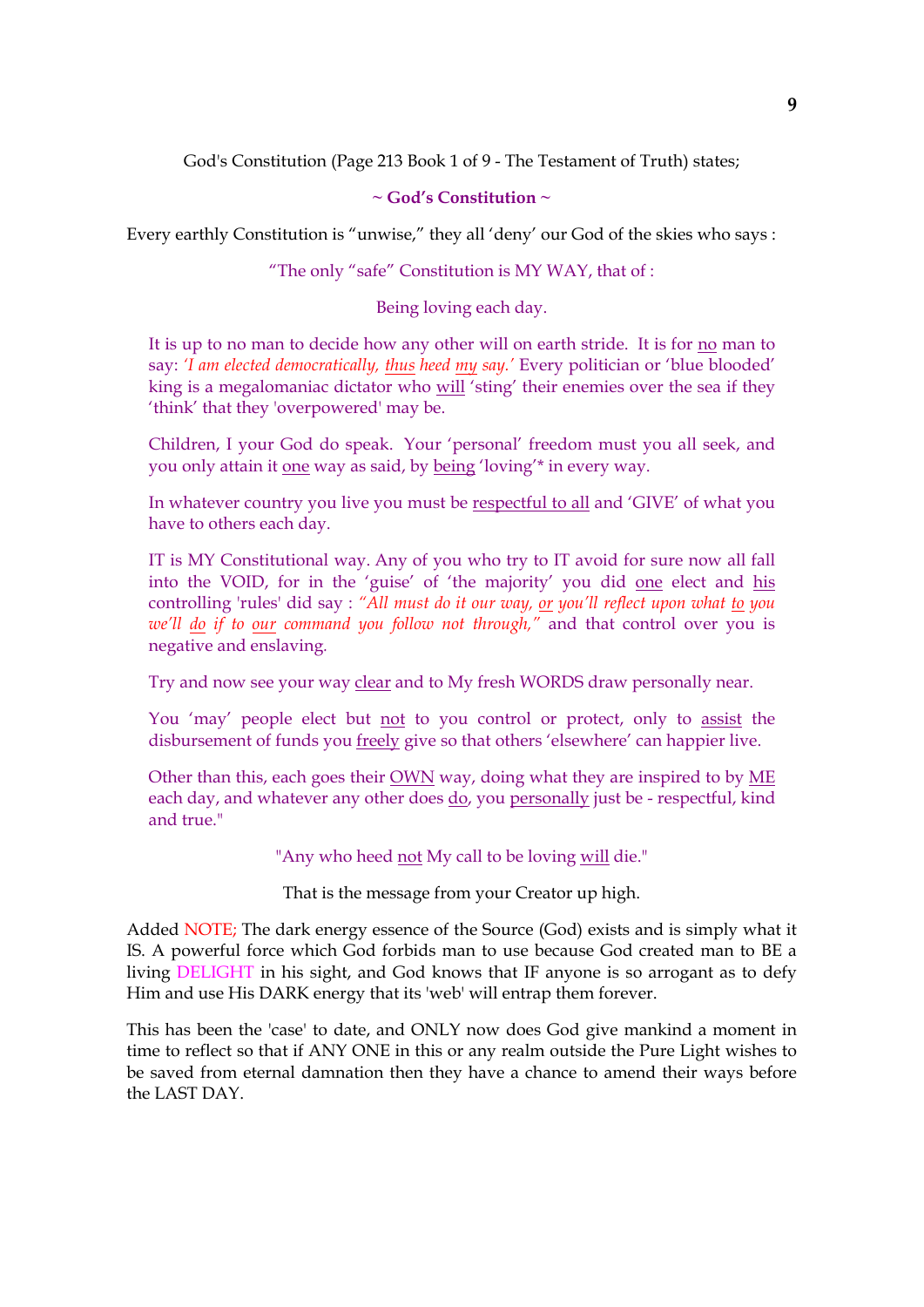I can only ADVISE you that once you have any speck of dark energy within you then IT is what gives YOU feelings of INVINCIBILITY. Why? Because IT (dark energy) IS invincible and indestructible, but man's spirit soul when invaded by IT become ITS subject and IT is totally destructive towards ANY seeking to *emulate* ITS Power and Authority.

My spiritual brother Robert Mugabe, why not look deeply at yourself in a mirror and say;

"Maybe soon my spirit departs the flesh and I will have NO army of men to protect me as there will ONLY be God and my enemies who will be all around me.

Being those whom my forces 'tortured and decimated' and thought we had killed. But in FACT I now realise that their spirit souls are ALIVE and now await for my arrival in the underworld and they are many indeed who will be waiting to torture me.

Maybe I truly wish to amend my ways and be released from the curse placed over me so that I can become 'sane' before I pass over into the next world. A place where I can pay my dues and educate others and eventually become free IF the 'curse' is fully lifted from me before I go that way. For once in that place my mind will be overpowered even more if I am still spellbound.

Why do I not immediately resign my 'post' and appoint NO 'successor' but simply walk away and take a trip to Tasmania. I can visit my brother Terence alone or with a friend and ask him to help me to prepare for what is to BE, so that as a true son of God I can become as a friendly rabbit to those of all races and colour rather than continue to be as a lion disrupting everyone I see as prey."

Yes Robert, you need to spend a little time with me because even though you have to face the Wrath of THE FATHER, I can assure you and every errant that their Mother being the Creative LIGHT who created us all will always love you, and it is **HER** Wisdom flowing through me, and **SHE** wishes you to now be a courageous man and lead the way forwards for other errant people to follow.

Robert, I can tell you ONE thing. All the gold and diamonds or \$\$ in the world cannot set you *free* mentally or emotionally. It can ONLY be done by God's **Light** flowing through me for I am a spirit medium empowered by God's love, and I am also God's 'dove' with much Wisdom to impart.

Just ask your own 'mind' if I speak truth or otherwise. If the answer is 'NO,' then for sure for eternity you burn below. If 'Yes,' that I speak truth, then it shows us both that there is yet a small spark of Light within you that has the capacity to help you come to me. Your choice 'bro.'

Dear Robert and every reader, the DARK energy is worse than any 'Black Widow' spider, and the strands of ITS 'web' are unbreakable. Its intelligence and cunning and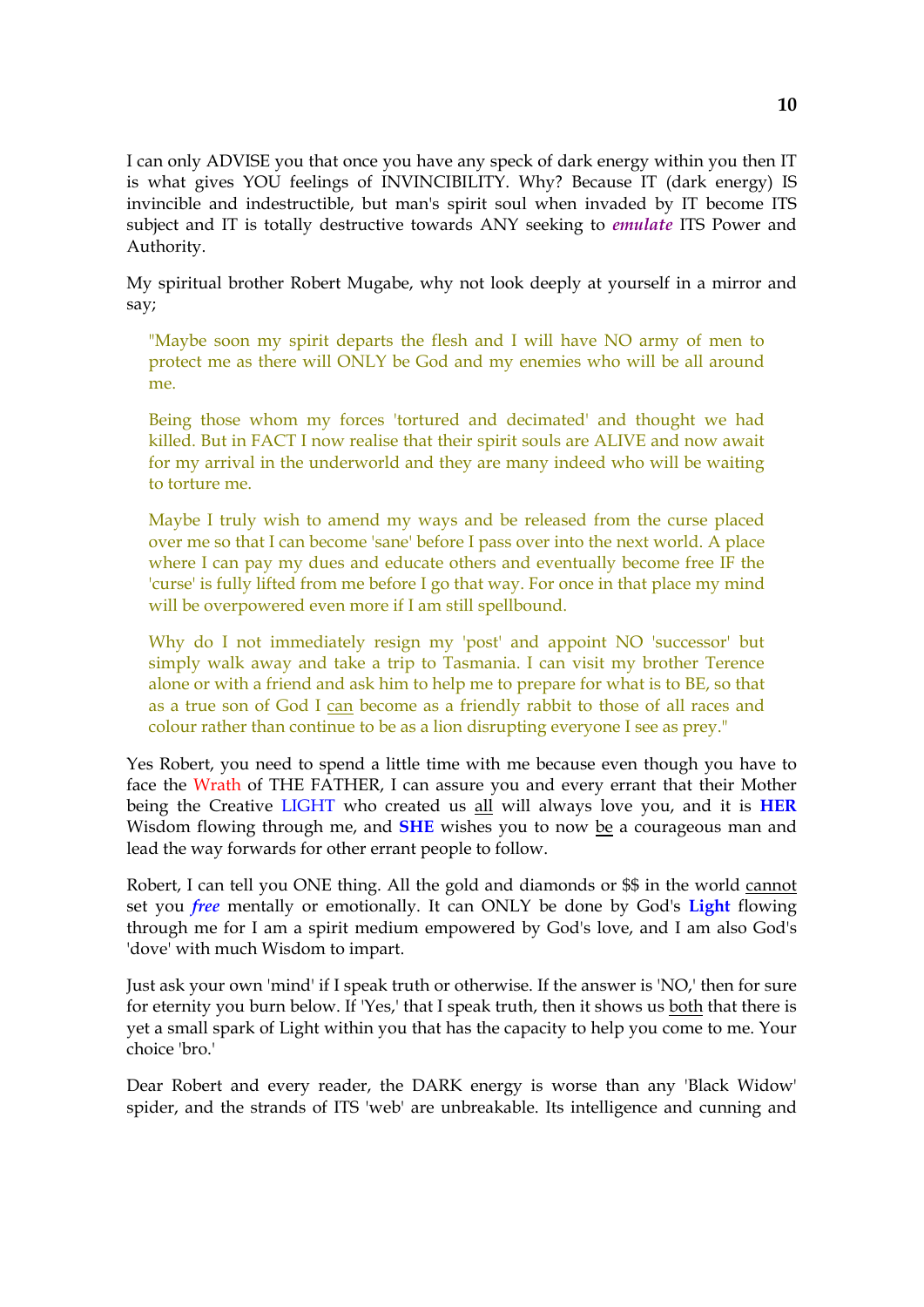deception is incomprehensible and immeasurable. It IS God's energy which is also indestructible.

Once you use IT and infuse your soul with IT, one cannot cut it out with a knife. It can only be drawn out with the power of the Light.

Man sees not that when he plans and plots and schemes to pull the other down, that he is in fact being inspired by the DARK energy which is behind all 'skulduggery' with its accompanying *punitive, invasive, controlling and destructive* effort.

Man sees not that when they raise UP a dominating document, that IT is inspired by the Dark aspect of the *Source,* and those invoking IT have in the first instance assumed their right to so do and to *impose* ITS *doctrine* upon others.

Let us all now simply go our way in *peace* and OBEY the ONE who IS the rightful *Sovereign Power.* The **LIGHT** of God, not any man or doctrine of man.

When man seeks to dominate others it is simply the DARK seeking to impose ITS strictures upon mortals for their erring ways, and this it does via the vain and ignorant and very unwise. As you can now see, everyone 'following' the 'subjugator' becomes bound more and more and more via taxing and punitive decrees to the point NOW that you cannot:

1 - Buy or sell without first paying IT a fee. (IT - The Dark system)

- 2 Build or demolish a building without first paying IT a fee.
- 3 Manufacture any goods or supply any services without first paying IT a fee.

The 'spider's web' has entrapped everyone who can now be 'legitimately' punished for failing to pay IT a fee before they even drink a glass of water out of a river, if that 'act' is so legislated.

### **Total Polarisation of ideological belief.**

Soon now there will be a total polarisation of doctrine, belief, conscience or otherwise resulting from the emotional and mental state of man. Some will become totally *arrogant, disrespectful, merciless, cruel, cold, hard, unforgiving, vengeful and destructive* and the others will be *warm, inviting, calm, respectful, merciful, peaceful, loving, forgiving and kind, and they* will assist the needy as well as those of the other 'ilk' as they 'fall' into hard times.

Absolute *pacifism* by those bowing to God as head of house v/s those who vote FOR and FUND any organisation or person whose conduct is in *contravention* of the *precepts* of God's Command.

Those who follow the controlling ways of man seek protection by force of arms and defence against their enemies, and they support the invasion of others lands and others being attacked, injured, killed and vanquished.

All persons following 'man' are ON the road to eternal travail, loss and suffering, and are ON the road to perdition. This document is raised UP so that YOU the individual can come to a personally informed decision as to your next move.